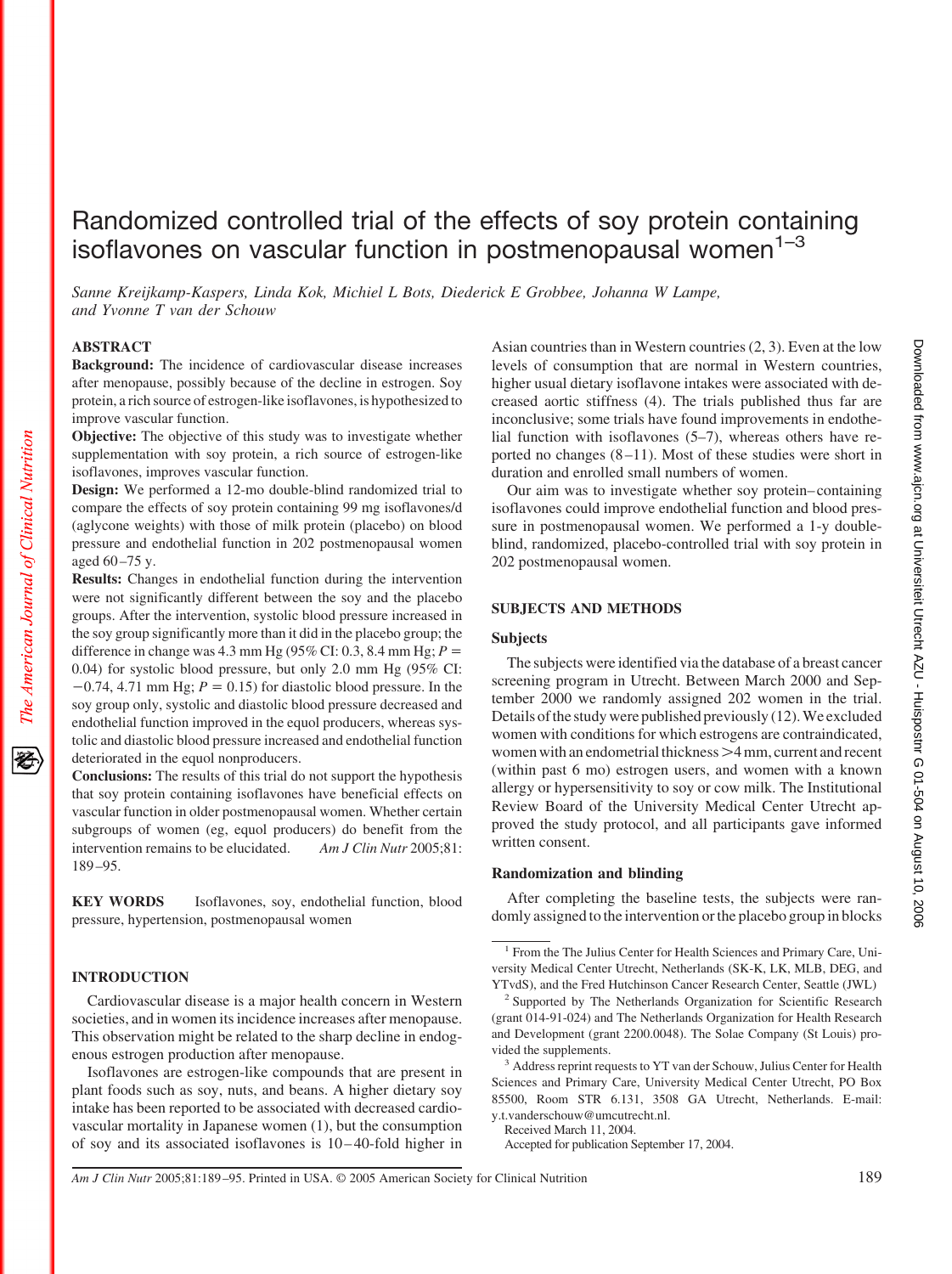of 10. A list of randomization numbers was computer generated. Each randomization number corresponded with 1 of the 2 possible interventions, and personnel not involved in the trial attached a label with the number to the identically looking boxes that contained soy or total milk protein. The research dietitian assigned randomization numbers to the subjects in order of enrollment into the trial. To assess the efficacy of blinding, the participants were asked at the end of the intervention to which group they thought they had been assigned to, the placebo or the soy group.

## **Intervention**

The women were randomly assigned to receive either soy protein or total milk protein. The intervention consisted of 25.6 g isoflavone-rich soy protein containing 52 mg genistein, 41 mg daidzein, and 6 mg glycitein (aglycone weights) in 36.5 g soyprotein powder (The Solae Company, St Louis) that could be mixed with food or beverages. The placebo (total milk protein) was identically looking and tasting and contained the same nutrients. Extra vitamins and minerals were added to the supplement for both groups (vitamin B-2, B-6, B-12, and D; folic acid; and calcium). One supplement was taken daily for a total period of 12 mo.

A certified dietitian assessed the usual dietary pattern with the use of a food-frequency questionnaire at baseline and at the final visit. This questionnaire was validated (13) and marginally modified to capture dietary phytoestrogen intake. The dietitian counseled the participants on how to incorporate the supplement into their diets, and they provided recipes and suggestions. The participants were individually advised about which sources to decrease their protein intakes from to compensate for the extra protein intake from the supplement.

#### **Measurements**

The American Journal of Clinical Nutrition

At the physical examination we measured height (with the subjects shoeless) to the nearest 0.5 cm and weight to the nearest 0.5 kg. A blood sample was drawn, and total cholesterol, LDL cholesterol, HDL cholesterol, and triacylglycerol were measured. Blood pressure and heart rate were measured with a Dinamap (Critikon Corp, Tampa, FL) on the right arm with the subjects in the sitting position. Blood pressure was measured at the screening visit, at randomization, and during the final visit. The baseline value was calculated as the mean of the measurements taken at the screening and the randomization visits. Waist circumference, just above the iliac crest, and hip circumference at the trochanter major (in cm) were measured to estimate upper body adiposity. From the health questionnaire we obtained information about age at menarche, age at menopause, history of oral contraceptive use, use of hormone replacement therapy, use of cholesterol-lowering and antihypertensive medications, and smoking history. Physical activity was determined through the validated Questionnaire on Mobility in Elderly (14).

## **Brachial endothelial function**

Endothelial function was measured with B-mode ultrasound imaging of the brachial artery by assessing the increase in artery diameter during reactive hyperemia (with increased flow leading to endothelium-dependent dilatation as detailed elsewhere) (15, 16).

In short, while the participants were in the supine position, a pediatric blood pressure cuff was positioned around the right forearm just below the elbow and where the electrocardiogram electrodes were placed. Blood pressure was measured. The participants were instructed not to talk during the measurements. With an ultrasound probe (7.5 MHz; Acuson Aspen, Mountain View, CA), the brachial artery was visualized. When a satisfactory longitudinal image of the brachial artery was obtained, the position of the transducer was secured. Three B-mode images showing the lumen diameter were frozen on the R-wave of the electrocardiogram for offline measurement of the baseline lumen diameter. Subsequently, the blood pressure cuff was inflated up to 50 mm Hg above the participant's systolic blood pressure. After 4 min, the cuff was deflated.

During the subsequent phase of reactive hyperemia, the image of the brachial artery was recorded every 15 s for 5 min. The images were digitalized and subsequently analyzed with dedicated software (17). The dilatation was measured as the increase in diameter relative to the baseline diameter. The following equation gives the percentage change in diameter during the reactive hyperemia: (maximum diameter during reactive hyperemia mean diameter)/mean diameter  $\times$  100. One person, blinded to the intakes of the subjects, performed all of the analyses, and a random sample of 10% was analyzed twice to assess reproducibility of the analyses. The Spearman correlation coefficient for repeated analyses was 0.81. In previous studies performed in our Vascular Imaging Center, in which the same technique used to measure flow-mediated dilation (FMD) the SD within subjects was 2.6% FMD with a corresponding CV of 49%. The CV of resting and maximum diameter was 8% (15, 16, 18 –20).

## **Compliance**

Plasma genistein and equol concentrations were measured in the blood sample taken at the final visit with the use of TR-FIA kits (Labmaster, Turku, Finland) (21, 22). Fluorescence was measured with the use of the Victor 2 model 1420 spectrofluorimeter (Wallac, Turku, Finland). Data were analyzed by using GRAPHPAD PRISM software (GraphPad Software Inc, San Diego). Intraassay and interassay CVs were 2.2% and 14.8%, respectively. Subjects were considered to be equol producers if they had a plasma equol concentration  $>83$  nmol/L (23). The proportion of equol producers was 29.9%. Equol-producer status could only be assessed within the soy group because an exposure to daidzein is required to determine equol status.

## **Number of participants**

The planned number of subjects was 200, 100 in each intervention arm. This number was based on conventional assumptions of  $\alpha = 0.05$  and  $\beta = 0.20$  and a withdrawal from intervention of 25% of the sample. Assuming furthermore that soy isoflavones are as effective as is conventional hormone replacement therapy, we would be able to demonstrate an improvement of 32% in FMD. Improvements of up to 70% in FMD have been reported for conventional estrogen replacement therapy (24, 25). The mean and SD values from studies in our own Vascular Imaging Center are comparable with those in the literature.

#### **Data analysis**

We performed a closeout visit when a subject had participated for  $\geq$  1 mo. Fourteen percent of the participants did not complete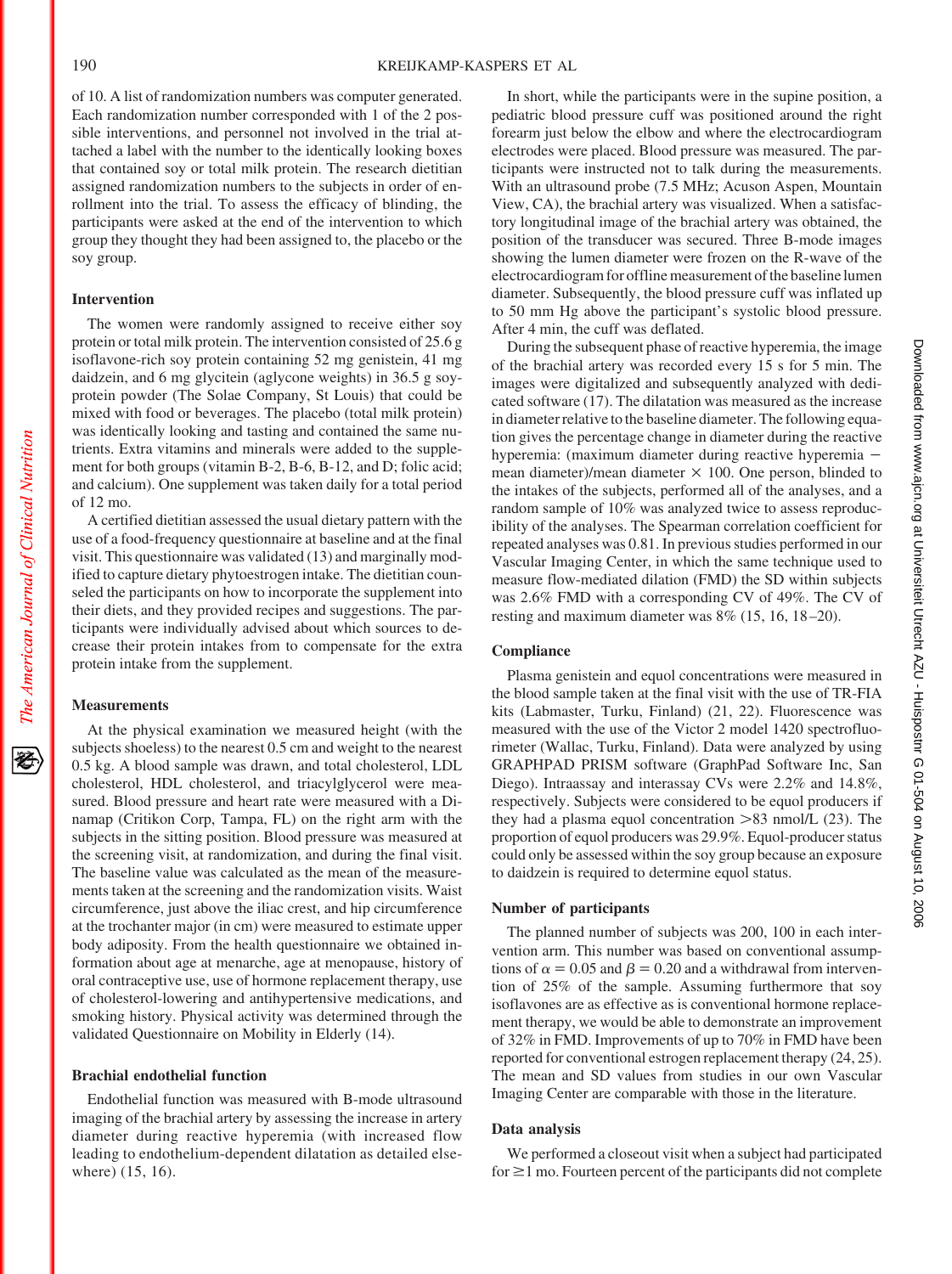Downloaded from www.ajcn.org at Universiteit Utrecht AZU - Huispostnr G 01-504 on August 10, 2006 Downloadedfrom [www.ajcn.org](http://www.ajcn.org) at Universiteit Utrecht AZU - Huispostnr G 01-504 on August 10, 2006

**TABLE 1**

Baseline characteristics of 202 postmenopausal women participating in the trial*<sup>1</sup>*

|                                                           | Placebo group ( $n = 102$ ) | Soy group ( $n = 100$ ) | $P^2$ |
|-----------------------------------------------------------|-----------------------------|-------------------------|-------|
| Age(y)                                                    | $66.8 \pm 4.7^3$            | $66.6 \pm 4.8$          | 0.75  |
| Weight (kg)                                               | $69.5 \pm 10.1$             | $71.0 \pm 11.3$         | 0.33  |
| Diastolic blood pressure (mm Hg)                          | $76.1 \pm 12.7$             | $74.4 \pm 10.8$         | 0.30  |
| Systolic blood pressure (mm Hg)                           | $142.8 \pm 17.8$            | $138.9 \pm 16.7$        | 0.11  |
| Current use of antihypertensive medication $[n (\%)]$     | 29 (28.4)                   | 15(15.0)                | 0.02  |
| Current use of cholesterol-lowering medication $[n (\%)]$ | 16(15.7)                    | 13(13.0)                | 0.59  |
| Brachial endothelial function (%FMD)                      | $4.4 \pm 3.4$               | $4.8 \pm 5.0$           | 0.58  |
| BMI $(kg/m^2)$                                            | $26.0 \pm 3.4$              | $26.4 \pm 4.1$          | 0.39  |
| Time postmenopause (y)                                    | $17.9 \pm 6.2$              | $18.5 \pm 7.6$          | 0.52  |
| Ever use of estrogens $[n (\%)]$                          | 23(22.5)                    | 22(22.0)                | 0.93  |
| Smoking $[n (\%)]$                                        |                             |                         |       |
| Current                                                   | 13(12.7)                    | 19(19.0)                | 0.23  |
| Former                                                    | 34(33.3)                    | 33(33.0)                | 0.96  |
| Fasting glucose (mmol/L)                                  | $5.4 \pm 1.6$               | $5.5 \pm 0.9$           | 0.7   |
| Cholesterol (mmol/L)                                      | $6.1 \pm 0.9$               | $6.2 \pm 1.2$           | .60   |
| LDL cholesterol (mmol/L)                                  | $4.1 \pm 0.9$               | $4.2 \pm 1.0$           | 0.6   |
| HDL cholesterol (mmol/L)                                  | $1.5 \pm 0.3$               | $1.5 \pm 0.4$           | 0.6   |
| Triacylglycerol (mmol/L)                                  | $1.4 \pm 0.8$               | $1.3 \pm 0.7$           | 0.6   |
| Lipoprotein(a) $(g/L)$                                    | $0.24 \pm 0.28$             | $0.29 \pm 0.38$         | 0.30  |

*<sup>1</sup>* FMD, flow-mediated dilation.

<sup>2</sup> ANOVA for continuous variables and chi-square test for categorical variables.

 $\sqrt[3]{x} \pm SD$  (all such values).

1 mo of treatment or were unable or unwilling to participate in a final visit. All subjects who completed a closeout or final visit (86% of participants who entered the study) were included in the primary analysis, which was done on an intention-to-treat basis. In addition, we conducted a per protocol analysis, including only participants who had completed the whole treatment protocol (76%). The results were analyzed with and without inclusion of women who were taking antihypertensive medications  $(n = 37)$ . Linear regression analysis was used to calculate the difference in the baseline-to-final-visit changes between the soy and the placebo groups. Repeated-measures analysis of variance (ANOVA) was used to test the significance of the effects of soy compared with those of placebo.

Furthermore, whether the effect of soy differed across subgroups of postmenopausal years  $(<14, 14-22, >22)$ , equolproducer status (only within the soy group), BMI ( $\leq$ 25 or  $\geq$ 25), and smoking (ever or never) was studied by looking at the effects of intervention in the specific subgroups. We tested this effect modification by adding interaction terms between intervention and group variable to the repeated-measures ANOVA model. Because equol-producer status could not be determined in the placebo group, because these women were not challenged with soy, we did not formally test the significance of the interaction between soy and equol-producer status, but performed a repeated-measures ANOVA to test the effect of equol-producer status within the soy-group.

## **RESULTS**

Forty-nine (24%) participants did not complete the trial for various reasons; the most important reason being gastrointestinal complaints and aversion to the taste of the supplement. The median duration of participation in the dropouts was 79 d (range: 4 –285 d). There was no significant difference in the dropout rate

between the 2 intervention groups ( $n = 24$  in the placebo group and 25 in the soy group).

The baseline characteristics of the participants, by intervention group, is shown in **Table 1**. Despite randomization, there were some differences at baseline. The number of current smokers was somewhat higher in the soy group (19.0%) than in the placebo group (12.7%), and the use of antihypertensive medication was significantly lower in the soy group (15.0%) than in the placebo group (28.4%). All medical complaints during the intervention were recorded as adverse events; the most common complaints were gastrointestinal symptoms, such as constipation or heartburn. The number of adverse events was not significantly different between groups; both groups reported 2.5 adverse events. There were also no significant differences in the types of adverse events reported. Analysis of the food-frequency questionnaires indicated no significant differences in dietary intake patterns between the 2 groups.

Both groups reduced their intakes of protein and total energy as a result of the nutrients provided by the supplement (**Table 2**). Women were asked whether they thought they were in the soy group or in the placebo group; the responses were not significantly different between the 2 groups ( $\chi^2 = 0.75$ ,  $P = 0.69$ ), which confirmed that the blinding was effective. Genistein concentrations during the trial were significantly different between the soy and the placebo groups (1259  $\pm$  1610 and 55  $\pm$  101 nmol/L, respectively;  $P < 0.001$ ), which demonstrated that compliance was good.

At baseline, both systolic and diastolic blood pressures were lower in the soy group than in the placebo group (systolic:  $138 \pm$ 16.7 and 143  $\pm$  18.1 mm Hg, respectively; diastolic: 74  $\pm$  10.7 and  $76 \pm 12.9$  mm Hg, respectively). The other vascular indexes were not significantly different between groups at baseline. After the intervention, the systolic blood pressure tended to increase in the soy group relative to that in the placebo group; the difference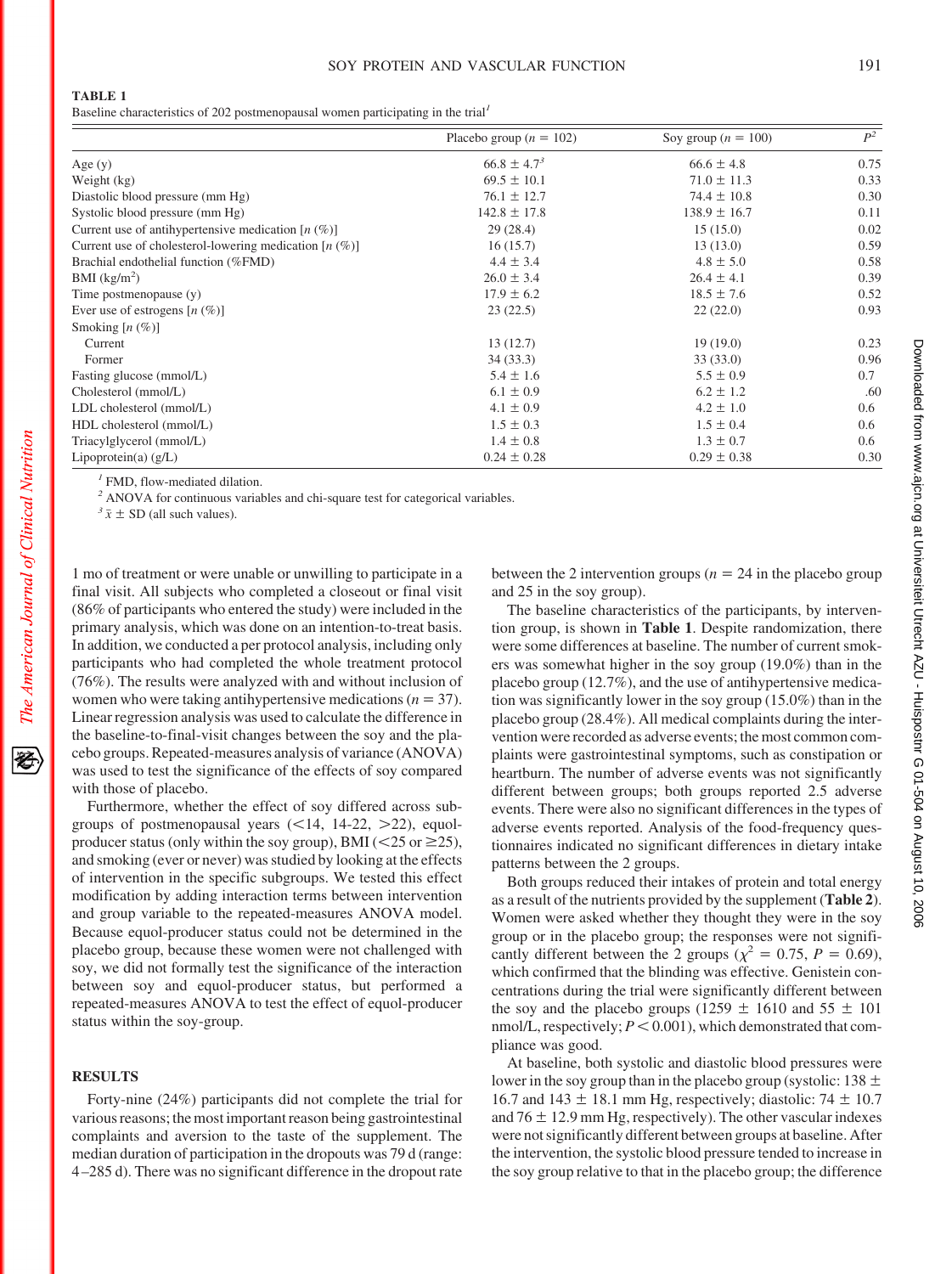## **TABLE 2**

Dietary nutrient intake at baseline and the final visit, excluding nutrients from the supplement<sup>1</sup>

|                           | Placebo group ( $n = 102$ ) |                  | Soy group ( $n = 100$ ) |                 |                        |
|---------------------------|-----------------------------|------------------|-------------------------|-----------------|------------------------|
|                           | <b>Baseline</b>             | Final visit      | <b>Baseline</b>         | Final visit     | P<br>$(final visit)^2$ |
| Isoflavones (mg)          | $6.9 \pm 10.5^3$            | $6.7 \pm 9.5$    | $5.3 \pm 8.6$           | $4.9 \pm 8.0$   | 0.78                   |
| Coumestans (mg)           | $2.4 \pm 4.0$               | $2.5 \pm 3.1$    | $1.4 \pm 3.2$           | $1.8 \pm 3.6$   | 0.38                   |
| Lignan precursors (mg)    | $1.8 \pm 0.8$               | $2.0 \pm 0.9$    | $1.7 \pm 0.7$           | $1.9 \pm 0.8$   | 0.02                   |
| Total phytoestrogens (mg) | $12.3 \pm 14.5$             | $12.3 \pm 12.6$  | $9.4 \pm 11.3$          | $9.7 \pm 11.5$  | 0.86                   |
| Energy (kcal)             | $2141 \pm 429$              | $2119 \pm 449.3$ | $1862 \pm 430$          | $1887 \pm 447$  | 0.72                   |
| Total protein $(g)$       | $103 \pm 22.3$              | $99.2 \pm 22.1$  | $81.3 \pm 18.4$         | $82.5 \pm 19.5$ | 0.69                   |
| Plant protein $(g)$       | $39.0 \pm 11.2$             | $38.9 \pm 11.6$  | $34.4 \pm 9.4$          | $35.8 \pm 11.2$ | 0.39                   |
| Animal protein (g)        | $64.2 \pm 17.3$             | $60.7 \pm 18.6$  | $47.1 \pm 14.7$         | $46.9 \pm 14.7$ | 0.91                   |
| Fish $(g)$                | $20.5 \pm 21.8$             | $10.5 \pm 10.0$  | $19.9 \pm 19.6$         | $12.3 \pm 11.7$ | 0.31                   |
| Total fat $(g)$           | $76.3 \pm 22.7$             | $74.0 \pm 24.1$  | $71.9 \pm 24.2$         | $69.5 \pm 21.0$ | 0.49                   |
| Saturated fat $(g)$       | $31.8 \pm 11.3$             | $30.2 \pm 11.1$  | $31.8 \pm 12.6$         | $28.8 \pm 9.8$  | 0.09                   |
| Monounsaturated fat $(g)$ | $28.0 \pm 9.2$              | $27.1 \pm 9.3$   | $26.2 \pm 9.3$          | $25.1 \pm 8.6$  | 0.42                   |
| Polyunsaturated fat $(g)$ | $16.0 \pm 5.8$              | $16.3 \pm 7.5$   | $13.5 \pm 5.8$          | $15.2 \pm 6.7$  | 0.08                   |
| Carbohydrate (g)          | $242 \pm 58.3$              | $244 \pm 62.8$   | $206 \pm 56.4$          | $214 \pm 59.6$  | 0.40                   |
| Fiber $(g)$               | $37.1 \pm 9.9$              | $38.6 \pm 10.4$  | $31.7 \pm 8.2$          | $33.5 \pm 8.8$  | 0.16                   |
| Alcohol $(g)$             | $10.3 \pm 11.3$             | $10.9 \pm 10.7$  | $9.3 \pm 10.5$          | $10.9 \pm 11.0$ | 0.34                   |
| Calcium (mg)              | $1742 \pm 566$              | $1606 \pm 521$   | $1319 \pm 483$          | $1212 \pm 393$  | 0.12                   |
| Vitamin D $(\mu$ g)       | $4.4 \pm 2.4$               | $4.4 \pm 2.2$    | $3.2 \pm 1.4$           | $3.5 \pm 1.6$   | 0.18                   |
| Vitamin $C$ (mg)          | $144 \pm 55.4$              | $152 \pm 72.2$   | $135 \pm 53.8$          | $132 \pm 53$    | 0.64                   |

<sup>1</sup> There were no significant differences between the 2 groups at baseline for any of the variables.

 $2$  Repeated-measures ANOVA for time  $\times$  treatment interaction.

 $\sqrt[3]{x} \pm SD$  (all such values).

in change was  $4.3 (95\% \text{ CI: } 0.3, 8.4; P = 0.04) \text{ mm Hg (Table 3).}$ We repeated the analyses with baseline systolic and diastolic blood pressure as a covariate to adjust for baseline differences, but this did not change the results significantly (data not shown). When the women who were taking antihypertensive medication were excluded from the analyses, the differences were 3.8 (95% CI:  $-0.9$ , 8.5;  $P = 0.12$ ) mm Hg for systolic and 1.1 (95% CI:  $-1.5$ , 3.8;  $P = 0.41$ ) mm Hg for diastolic blood pressure (Table 3).

We found no significant differences in endothelial function between the 2 groups after the intervention. There was no significantinteraction with BMI, smoking, or years postmenopause. In the soy group, systolic and diastolic blood pressure decreased and endothelial function improved in the equol producers, whereas blood pressure increased and endothelial function deteriorated during the intervention in the nonproducers of equol (**Table 4**). However, the differences between producers and nonproducers of equol was not statistically significant.

### **TABLE 3**

The American Journal of Clinical Nutrition

移

Effects of a soy supplement containing isoflavones on vascular function in postmenopausal women*<sup>1</sup>*

|                                                 | Placebo group    |                  | Soy group        |                  |                               |      |
|-------------------------------------------------|------------------|------------------|------------------|------------------|-------------------------------|------|
|                                                 | <b>Baseline</b>  | Final visit      | <b>Baseline</b>  | Final visit      | Difference in change (95% CI) |      |
| Intention to treat $(n = 175)^3$                |                  |                  |                  |                  |                               |      |
| Diastolic blood pressure                        | $76.2 \pm 12.9$  | $74.5 \pm 12.4$  | $74.1 \pm 10.7$  | $74.4 \pm 14.1$  | $1.99(-0.74, 4.71)$           | 0.15 |
| Systolic blood pressure                         | $143.4 \pm 18.2$ | $139.9 \pm 18.1$ | $138.4 \pm 16.7$ | $139.2 \pm 18.2$ | 4.34(0.25, 8.42)              | 0.04 |
| %FMD                                            | $4.4 \pm 3.4$    | $4.4 \pm 4.0$    | $4.8 \pm 5.0$    | $5.1 \pm 5.4$    | $0.37(-1.48, 2.21)$           | 0.69 |
| Per protocol ( $n = 153$ ) <sup>4</sup>         |                  |                  |                  |                  |                               |      |
| Diastolic blood pressure                        | $75.7 \pm 12.9$  | $73.7 \pm 12.2$  | $74.6 \pm 10.7$  | $75.1 \pm 13.9$  | $2.53(-0.41, 5.47)$           | 0.09 |
| Systolic blood pressure                         | $143.4 \pm 18.7$ | $139.1 \pm 18.5$ | $138.4 \pm 16.7$ | $139.7 \pm 18.2$ | 5.55(1.07, 10.02)             | 0.02 |
| %FMD                                            | $4.3 \pm 3.2$    | $4.5 \pm 4.0$    | $5.4 \pm 5.1$    | $5.1 \pm 5.7$    | $-0.43(-2.41, 1.55)$          | 0.67 |
| Excluding medication ( $n = 138$ ) <sup>5</sup> |                  |                  |                  |                  |                               |      |
| Diastolic blood pressure                        | $74.1 \pm 12.1$  | $72.2 \pm 11.9$  | $73.1 \pm 10.8$  | $72.4 \pm 12.4$  | $1.12(-1.54, 3.79)$           | 0.41 |
| Systolic blood pressure                         | $139.9 \pm 18.5$ | $136.0 \pm 17.5$ | $137.0 \pm 17.0$ | $136.9 \pm 17.0$ | $3.76(-0.93, 8.45)$           | 0.12 |
| %FMD                                            | $4.6 \pm 3.5$    | $4.2 \pm 3.5$    | $4.8 \pm 5.0$    | $5.1 \pm 5.3$    | $0.61(-1.62, 2.84)$           | 0.59 |
|                                                 |                  |                  |                  |                  |                               |      |

*<sup>1</sup>* FMD, flow-mediated dilation.

<sup>2</sup> Repeated-measures ANOVA for time  $\times$  equol-status interaction.

 $3n = 87$  and 88 for the placebo and soy groups, respectively.

 $4n = 78$  and 75 for the placebo and soy groups, respectively.

 $5 n = 63$  and 75 for the placebo and soy groups, respectively.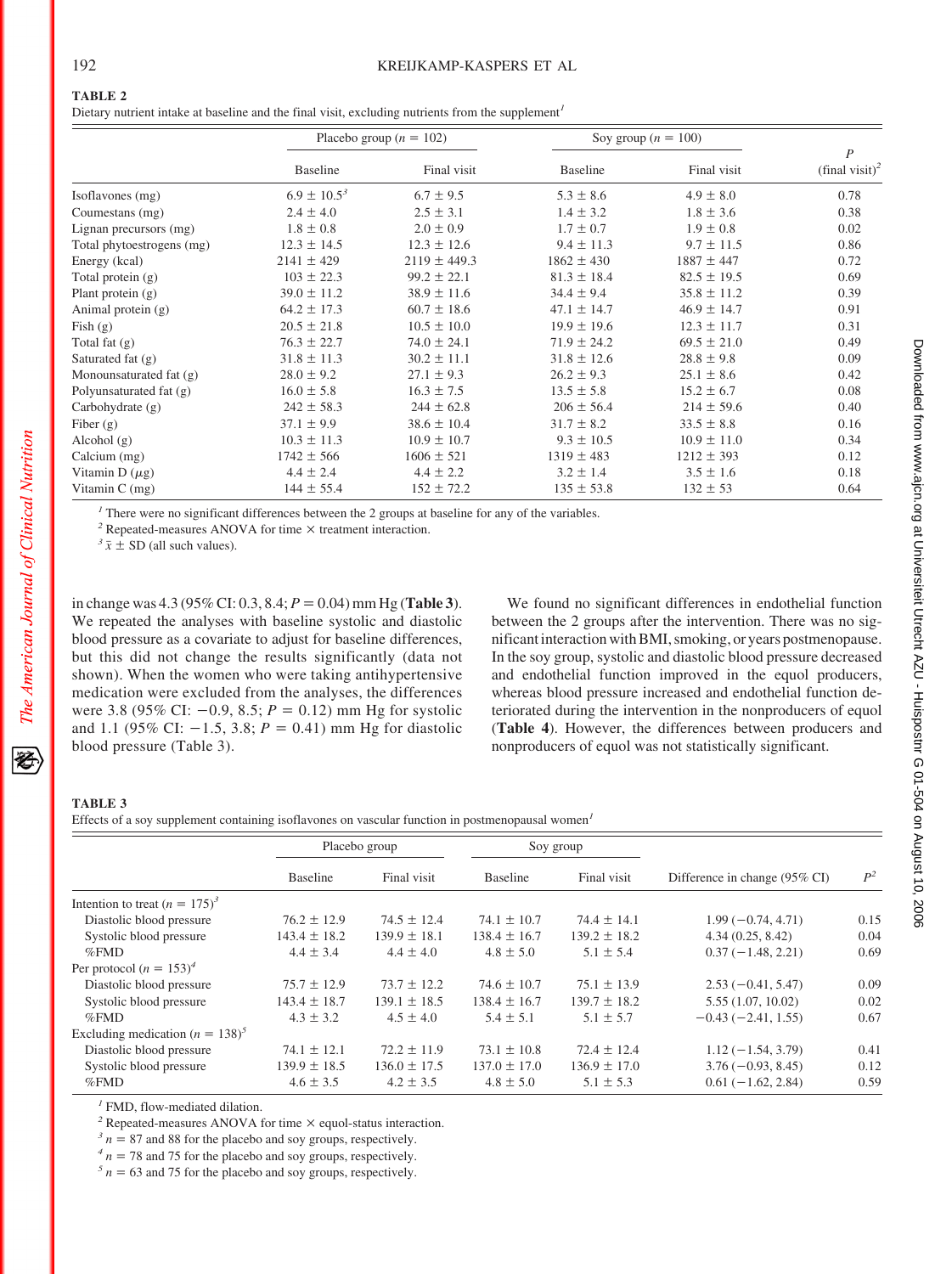|                          | Equol nonproducers $(n = 63)$ |                  | Equol producers $(n = 25)$ |                  |                               |                |
|--------------------------|-------------------------------|------------------|----------------------------|------------------|-------------------------------|----------------|
|                          | <b>Baseline</b>               | Final visit      | <b>Baseline</b>            | Final visit      | Difference in change (95% CI) | $\mathbf{p}^2$ |
| Diastolic blood pressure | $74.5 \pm 10.7^3$             | $75.4 \pm 15.2$  | $73.2 \pm 10.2$            | $72.5 \pm 10.0$  | $-1.6(-6.2, 3.0)$             | 0.48           |
| Systolic blood pressure  | $138.2 \pm 17.2$              | $140.8 \pm 19.3$ | $138.1 \pm 15.5$           | $135.1 \pm 15.4$ | $-5.6(-12.1, 1.0)$            | 0.09           |
| %FMD                     | $4.9 \pm 5.5$                 | $4.8 \pm 5.6$    | $4.8 \pm 3.7$              | $5.9 \pm 5.2$    | $1.84(-1.37, 5.06)$           | 0.26           |

**TABLE 4**

Effects of a soy supplement on vascular function in the equol producers and the nonproducers in the soy group*<sup>1</sup>*

*<sup>1</sup>* FMD, flow-mediated dilation.

<sup>2</sup> Repeated-measures ANOVA for time  $\times$  equol-status interaction.

 $\sqrt[3]{x} \pm SD$  (all such values).

## **DISCUSSION**

We did not observe a beneficial effect of a soy-protein supplement containing large amounts of isoflavones on vascular function, although effects limited to women capable of equol production cannot entirely be excluded.

To fully appreciate these results, some issues need to be addressed. The strengths of this study were the large sample size and the double-blind randomized design. The number of dropouts did not exceed 25%, as prespecified in the power calculation; thus, the blinding was effective. Although randomization resulted in reasonably well-balanced groups, there were some differences between the soy and the placebo groups at baseline that could have influenced the results. We included baseline systolic and diastolic blood pressure as covariates in the analyses to adjust for these baseline differences, but this did not change the results materially. The number of women who used blood pressure–lowering medication was higher in the placebo group. In Table 3 we present results after all women taking blood pressure– lowering medication ( $n = 37$ ) were excluded, but this resulted in only small changes in the estimates. The same held true for the subgroup analyses for smoking (data not shown). Although imbalances in the groups, despite randomization, may have slightly influenced the precise estimates, we believe that this did not affected the validity of the overall results of this study.

The lack of an effect may have resulted because of noncompliance. Therefore, we assessed genistein concentrations in the blood sample taken at the final visit, and concentrations were markedly different between the soy and the placebo groups, which demonstrated that compliance was good.

The endothelium—the luminal layer of cells in the vascular wall—plays a major role in vascular function (26). Endothelial cells synthesize nitric oxide (NO) from L-arginine and molecular oxygen through the catalytic activity of endothelial nitric oxide synthase (eNOS). After its synthesis, NO is released, not stored. NO relaxes the vascular smooth muscle cells and inhibits platelet aggregation (27), inhibits leukocyte adhesion to endothelium (28) through inhibition of cell adhesion molecules (29), and inhibits vascular smooth muscle cell migration and growth (30). NO also inhibits the oxidation of LDL cholesterol (31)—a prerequisite for its scavenger receptor–mediated uptake by foam cells. Both estrogen and isoflavones were able to increase endothelial nitric oxide synthase messenger RNA concentrations (32), up-regulate the activity of the eNOS isoenzymes, and increase the released concentrations of NO (33–35).

In animal research, strong evidence of a cardioprotective effect of isoflavones exists. In ovariectomized rats, genistein (0.2  $mg \cdot kg^{-1} \cdot d^{-1}$  subcutaneously for 4 wk) improved endothelial

function (36), and the magnitude of this effect was similar to the effects of estradiol. In ovariectomized, spontaneously hypertensive rats, a soy-protein diet resulted in a lower mean arterial pressure when compared with casein feeding (37). In a similar experiment, a soy-protein diet was found to decrease the development of hypertension in male and nonovariectomized female rats (38).

In our study in humans we could not confirm such a cardioprotective effect of a soy protein supplement containing isoflavones. For blood pressure, some data from human research are available. Teede et al (10) reported a significant reducing effect on blood pressure of a soy-protein isolate (118 mg isoflavones) compared with casein after 3 mo in postmenopausal women (*n* 105) and men  $(n = 108)$  in a double-blind randomized trial. The difference in change during the intervention was  $-3.9$  mm Hg for systolic blood pressure and  $-2.4$  mm Hg for diastolic blood pressure, whereas in our trial the results were almost the reverse, 4.3 mm Hg for systolic and 2.0 for diastolic blood pressure. The main difference between our trial and Teede et al's trial was the duration of the intervention (3 mo in the present trial compared with 12 mo) and the mean age of the participants (an average of 60 y in the present trial compared with an average of 67 y). The active and the placebo interventions (soy-protein isolate and casein) in their trial were similar to the interventions in our trial. The conflicting results could have resulted from a chance finding in either trial. In a study of 25 men and 15 women with hypertension conducted by Rivas et al (39), the effects of a 3-mo intervention with soymilk were compared with those of cow milk; both systolic and diastolic blood pressure decreased after the soy intervention. However, several other trials showed no changes in blood pressure with soy protein (6, 40) or isoflavone tablets (5, 9, 41). Further studies need to be conducted before the true relation between soy protein or isoflavones and blood pressure will be revealed.

For endothelial function, the same inconclusive results as for blood pressure are reported in the literature. The assessment of endothelial function onthe basis of FMDis a complextask.Many physiologic factors influence endothelial function, which causes large variability (42). We found no statistically significant effect of soy protein on endothelial function. Teede et al (10) also investigated the effects of soy protein on endothelial function and found no effects in postmenopausal women, whereas endothelial function deteriorated in men. A tablet of 54 mg genistein/d for 6 mo and 1 y, respectively, was reported to improve endothelial function in postmenopausal women (5, 7). Our supplement contained 52 mg genistein/d. In a small 4-wk crossover study (*n* 18) with soy-protein isolate, endothelial function also improved;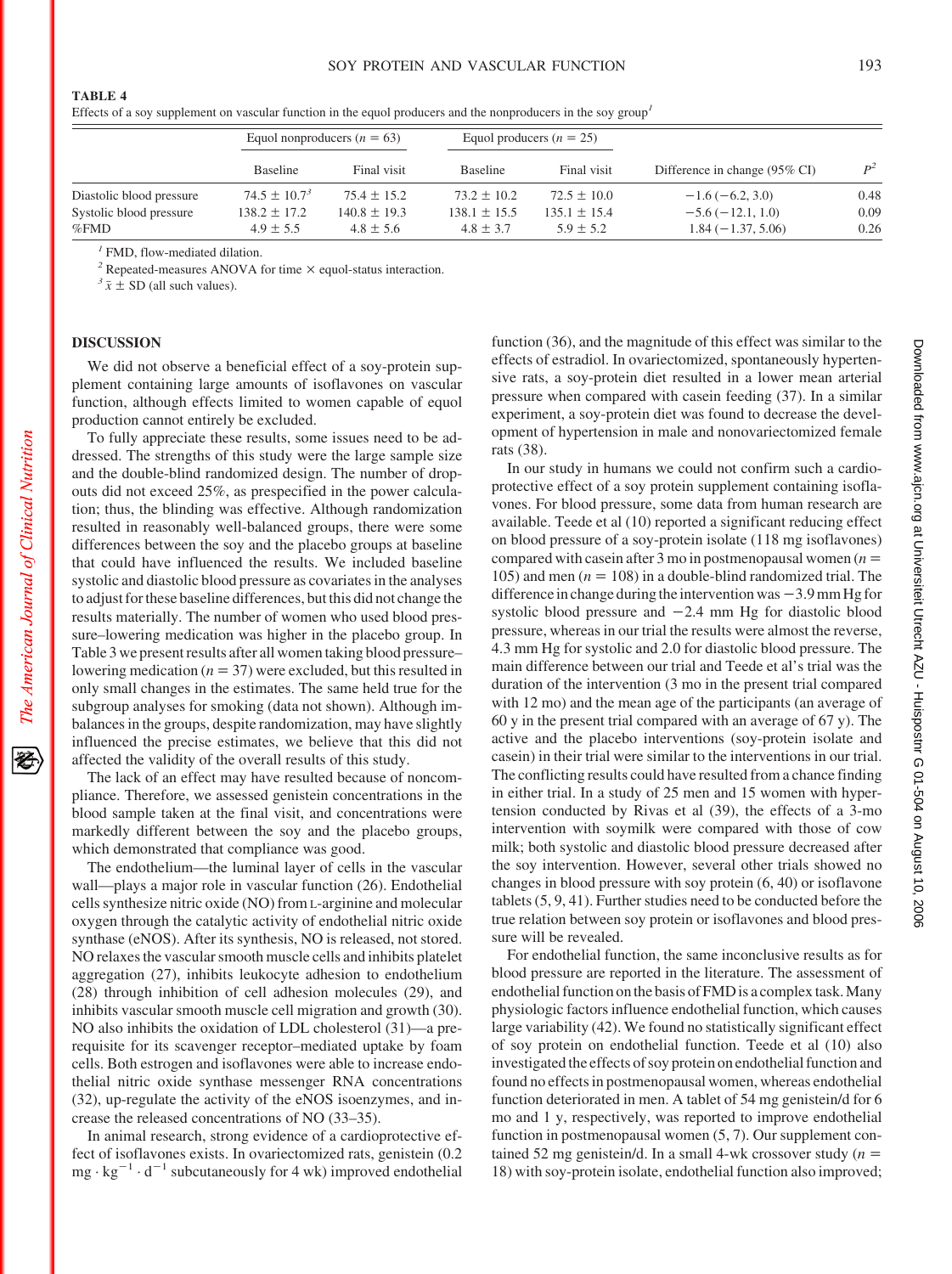however, in 3 studies in postmenopausal women ranging from 2 to 8 wk in duration ( $n = 20-29$ ), no effects were seen (8, 9, 11). Our results are compatible with no effect or, at best, a verylimited effect of soy protein on endothelial function.

Recently, the role of the metabolite equol produced from the precursor daidzein has received much attention (23). The intestinal flora produces this relatively strong estrogen agonist in only  $\approx$ 30% of people after exposure to daidzein. In rodents this metabolite is formed in 100% of animals. This could, in part, be an explanation for the large discrepancy between human and animal research and, therefore, it was hypothesized that only the producers of this metabolite would benefit from interventions with soy protein. We assessed equol-producer status within the intervention group. We could not assess this in the control group because they were not exposed to soy. In the subgroup analyses we found a decrease in systolic and diastolic blood pressure and an improvement in endothelial function in the equol producers and an increase in systolic and diastolic blood pressure and deterioration in endothelial function in the nonproducers of equol. Because of the small numbers, these differences were not statistical significant; however, the findings do support the hypothesis that only a limited group of women might benefit from soy intervention.

In conclusion, the results of this large, double-blind, 12-mo randomized trial do not support the hypothesis that soy protein containing isoflavones has beneficial effects on vascular functionin older postmenopausal women.Whether certain subgroups of women (eg, equol producers) do benefit from soy intervention remains to be elucidated.

SK-K was responsible for the data collection and analysis and the draft of the manuscript. LK was responsible for the data collection and analysis and the critical revision of the manuscript. MLB was responsible for the quality of the vascular measurements and the critical revision of the manuscript. JWL was responsible for the genistein and equol assessments and the critical revision of the manuscript. DEG was responsible for the conception and design of the study, for obtaining funding, and for the critical revision of the manuscript. YTvdS was responsible for the conception and design of the study, for obtaining funding, for the supervision of the data collection and analysis, and for the critical revision of the manuscript. There were no conflicts of interest to disclose. The Solae Company neither controlled nor influenced the contents of the research of this paper nor played any part in the decision to submit this manuscript for publication.

### **REFERENCES**

- 1. Nagata C. Ecological study of the association between soy product intake and mortality from cancer and heart disease in Japan. Int J Epidemiol 2000:29:832-6.
- 2. Boker LK, van der Schouw YT, de Kleijn MJ, Jacques PF, Grobbee DE, Peeters PH. Intake of dietary phytoestrogens by Dutch women. J Nutr 2002;132:1319 –28.
- 3. Chen Z, Zheng W, Custer LJ, et al. Usual dietary consumption of soy foods and its correlation with the excretion rate of isoflavonoids in overnight urine samples among Chinese women in Shanghai. Nutr Cancer 1999;33:82–7.
- 4. van der Schouw YT, Pijpe A, Lebrun CE, et al. Higher usual dietary intake of phytoestrogens is associated with lower aortic stiffness in postmenopausal women. Arterioscler Thromb Vasc Biol 2002;22:1316 –22.
- 5. Squadrito F, Altavilla D, Morabito N, et al. The effect of the phytoestrogen genistein on plasma nitric oxide concentrations, endothelin-1 levels and endothelium dependent vasodilation in postmenopausal women. Atherosclerosis 2002;163:339 – 47.
- 6. Cuevas AM, Irribarra VL, Castillo OA, Yanez MD, Germain AM. Isolated soy protein improves endothelial function in postmenopausal hypercholesterolemic women. EurJ Clin Nutr 2003;57:889 –94.
- 7. Squadrito F, Altavilla D, Crisafulli A, et al. Effect of genistein on endothelial function in postmenopausal women: a randomized, doubleblind, controlled study. Am J Med 2003;114:470-6.
- 8. Hale G, Paul-Labrador M, Dwyer JH, Merz CN. Isoflavone supplementation and endothelial function in menopausal women. Clin Endocrinol (Oxf) 2002;56:693–701.
- 9. Simons LA, von Konigsmark M, Simons J, Celermajer DS. Phytoestrogens do not influence lipoprotein levels or endothelial function in healthy, postmenopausal women. Am J Cardiol 2000;85:1297–301.
- 10. Teede HJ, Dalais FS, Kotsopoulos D, Liang YL, Davis S, McGrath BP. Dietary soy has both beneficial and potentially adverse cardiovascular effects: a placebo-controlled study in men and postmenopausal women. J Clin Endocrinol Metab 2001;86:3053– 60.
- 11. Steinberg FM, Guthrie NL, Villablanca AC, Kumar K, Murray MJ. Soy protein with isoflavones has favorable effects on endothelial function that are independent of lipid and antioxidant effects in healthy postmenopausal women. Am J Clin Nutr 2003;78:123–30.
- 12. Kok L, Kreijkamp-Kaspers S, Grobbee DE, van der Schouw YT. Design and baseline characteristics of a trial on health effects of soy protein with isoflavones in postmenopausal women. Maturitas 2004;47:21–9.
- 13. Klipstein-Grobusch K, den Breeijen JH, Goldbohm RA, et al. Dietary assessment in the elderly: validation of a semiquantitative food frequency questionnaire. Eur J Clin Nutr 1998;52:588 –96.
- 14. Voorrips LE, Ravelli AC, Dongelmans PC, Deurenberg P, Van Staveren WA. A physical activity questionnaire for the elderly. Med Sci Sports Exerc 1991;23:974 –9.
- 15. de Roos NM, Bots ML, Katan MB. Replacement of dietary saturated fatty acids by trans fatty acids lowers serum HDL cholesterol and impairs endothelial function in healthy men and women. Arterioscler Thromb Vasc Biol 2001;21:1233–7.
- 16. van Venrooij FV, van de Ree MA, Bots ML, Stolk RP, Huisman MV, Banga JD. Aggressive lipid lowering does not improve endothelial function in type 2 diabetes: the Diabetes Atorvastatin Lipid Intervention (DALI) Study: a randomized, double-blind, placebo-controlled trial. Diabetes Care 2002;25:1211-6.
- 17. Liang Q, Wendelhag I, Wikstrand J, Gustavsson T. A multiscale dynamic programming procedure for boundary detection in ultrasonic artery images. IEEE Trans Med Imaging 2000;19:127– 42.
- 18. Bots ML, Remme WJ, Luscher TF, Grobbee DE. PERindopril-Function of the Endothelium in Coronary Artery Disease Trial: the PERFECT study–sub study of EUROPA: rationale and design. Cardiovasc Drugs Ther 2002;16:227–36.
- 19. de Kleijn MJ, Wilmink HW, Bots ML, et al. Hormone replacement therapy and endothelial function. Results of a randomized controlled trial in healthy postmenopausal women. Atherosclerosis 2001;159:  $357 - 65$ .
- 20. de Roos NM, Bots ML, Schouten EG, Katan MB. Within-subject variability of flow-mediated vasodilation of the brachial artery in healthy men and women: implications for experimental studies. Ultrasound Med Biol 2003;29:401-6.
- 21. Wang GJ, Lapcik O, Hampl R, et al. Time-resolved fluoroimmunoassay of plasma daidzein and genistein. Steroids 2000;65:339 – 48.
- 22. Brouwers E, L'homme R, Al Maharik N, et al. Time-resolved fluoroimmunoassay for equol in plasma and urine. J Steroid Biochem Mol Biol 2003;84:577– 88.
- 23. Setchell KD, Brown NM, Lydeking-Olsen E. The clinical importance of the metabolite equol–a clue to the effectiveness of soy and its isoflavones. J Nutr 2002;132:3577.
- 24. Lieberman EH, Gerhard MD, Uehata A, et al. Estrogen improves endothelium-dependent, flow-mediated vasodilation in postmenopausal women. Ann Intern Med 1994;121:936 – 41.
- 25. McCrohon JA, Adams MR, McCredie RJ, et al. Hormone replacement therapy is associated with improved arterial physiology in healthy postmenopausal women. Clin Endocrinol (Oxf) 1996;45:435– 41.
- 26. Holm P, Andersen HL, Andersen MR, Erhardtsen E, Stender S. The direct antiatherogenic effect of estrogen is present, absent, or reversed, depending on the state of the arterial endothelium—a time course study in cholesterol-clamped rabbits. Circulation 1999;100:1727–33.
- 27. Radomski MW, Palmer RM, Moncada S. Endogenous nitric oxide inhibits human platelet adhesion to vascular endothelium. Lancet 1987;2:  $1057 - 8.$
- 28. Kubes P, Suzuki M, Granger DN. Nitric oxide: an endogenous modulator of leukocyte adhesion. Proc Natl Acad Sci U S A 1991;88:4651–5.